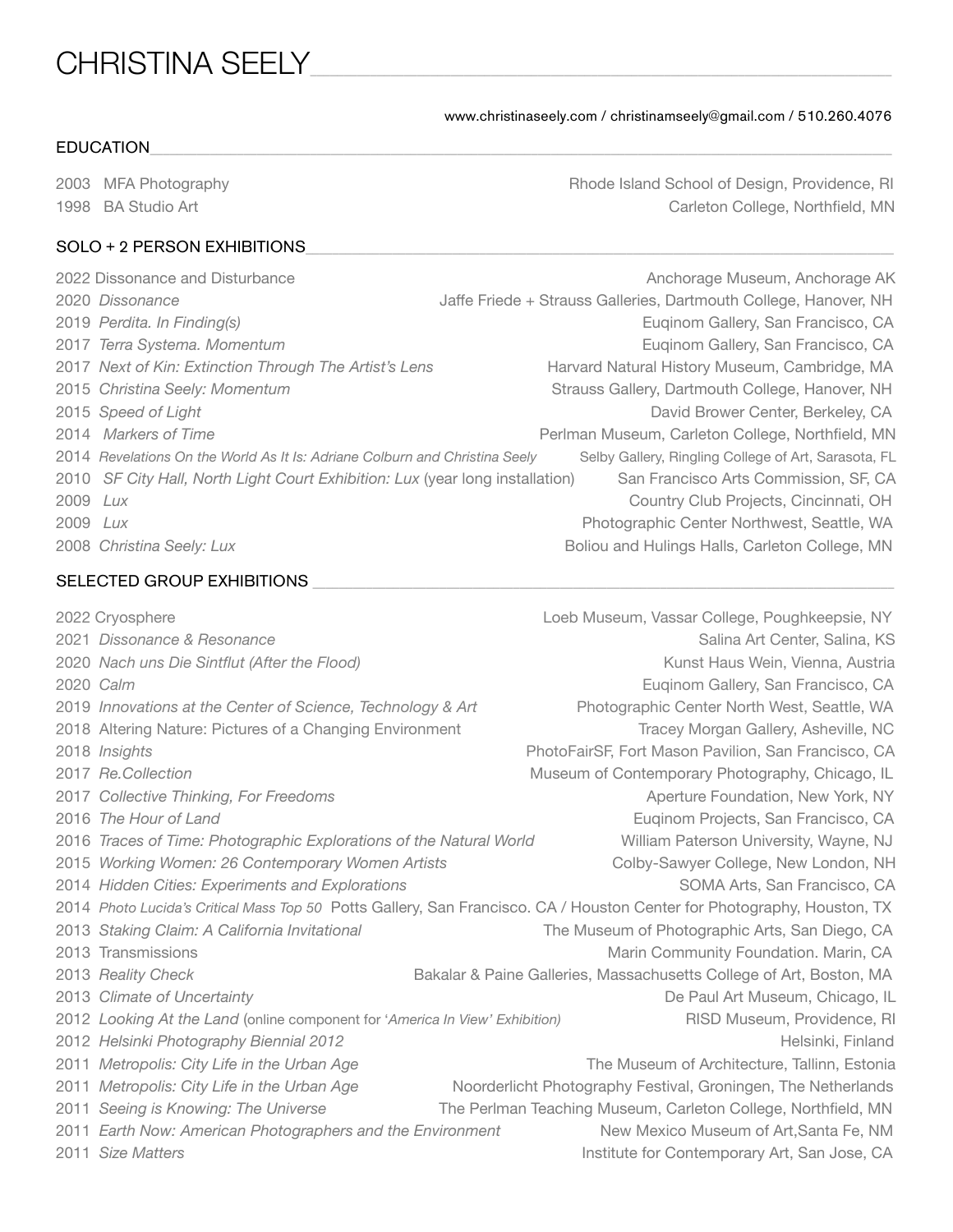*Mmultiples Mmultiples CA CA CA CA CA CA CA CA CA CA CA CA CA CA CA CA CA CA CA CA CA CA CA CA CA CA CA Light Matters* **Cancer Contemporary Art, Sacramento, CA** Center for Contemporary Art, Sacramento, CA *Photography Now 2010: New Docugraphics* The Center for Photography at Woodstock, Woodstock, NY *FotoFest Biennial Exhibitions: Road to Nowhere* FotoFest at Winter Street Studios, Houston, TX *The Edge of Intent* The Museum of Contemporary Photography, Chicago, IL *1000 Days* **1000 Days 1000 Days 1000 Days 1000 Series 1000 Days CALL 2009 1000 Days CALL 2009 1000 Days CALL 2009 1000 Days CALL 2009 1000 Days CALL 2009 1000 Days CALL 2009 1000 Days CALL 2009 10** *Up Close + Unframed : The Enduring Beauty of Work on Paper* Jane Deering Gallery, Montecito CA 2008 CA2UK *CA2UK CA2UK CA2UK CA2UK CA2UK CA2UK CA2UK CA2UK CA2UK CA2UK CA2UK CA2UK CA2UK CA2UK CA2UK CA2UK CA4UK CA4UK CA4UK CA4UK CA4UK States of Mind: New American Photographers* TH Inside, Cityscape, Brussels + Dat-Schaub, Copenhagen 2008 Staging Reality *Properties and Collection, Oaks, PA The West Collection, Oaks, PA* 2008 Sublime Landscape **by Callery, Washington DC** *Project 4 Gallery, Washington DC PhotoBravo +07* Minnesota Center for Photography, Minneapolis, MN *Exposure* **Exposure 1998 Exposure** *CON* **Exposure** *Center, Boston, MA CON Photographic Resource Center, Boston, MA Forest Dreaming: Part 5* The Centre for Contemporary Art and the Natural World, Haldon Forest Park, Exeter, UK *AIM 26* **ADM 26**  *AIM 26* *CONS AIM 26 AIM 26 AIM 26 AIM 26 AIM 26 AIM 26 AIM 26 AIM 26 AIM 26 AIM 26 AIM 26 AIM* **26<b>**  *AIM AIM AIM AI* 

## COLLECTIONS

Museum of Contemporary Photography **by a contemporary Photography Chicago,IL Fidelity Investments Collection** *Boston, MA* The SEI West Collection **and the Collection** *Calculation**Calculation**Calculation**Calculation**Calculation**Calculation**Calculation**Calculation**Calculation**Calculation**Calculation**Calculation**Calcula* The Waud Collection **and Collection and Collection** *n Chicago, IL* Quantitative Investment Management Charlottesville, VA Wellington Management Company Boston, MA The Boston Public Library Boston, MA Massachusetts College of Art **Massachusetts College of Art** *NA* Boston, MA The Walker Art Center **Minneapolis**, MN Yale University Collection **by the COV COVID-MOVID-MOVID-MOVID-MOVID-MOVID-MOVID-MOVID-MOVID-MOVID-MOVID-MOVID-**The National Museum of Women in the Arts Washington DC Rhode Island School of Design Collection **Brown** Providence, RI Carleton College Collection **and Collection** *Carleton College Collection Carleton College Collection* Rochester Institute of Technology **Branch Control Control Control Control Control Control Control Control Control Control Control Control Control Control Control Control Control Control Control Control Control Control Cont** Fort Collins Museum of Contemporary Art Collection **The Collection Contemporary Art Collection Fort Collins, CO** 

# AWARDS /GRANTS / FELLOWSHIPS +\_\_\_\_\_\_\_\_\_\_\_\_\_\_\_\_\_\_\_\_\_\_\_\_\_\_\_\_\_\_\_\_\_\_\_\_\_\_\_\_\_\_\_\_\_\_\_\_\_\_\_\_\_\_\_\_\_\_\_\_\_\_\_\_\_\_\_\_\_\_\_\_\_\_\_\_\_\_\_\_\_\_

2022 Lucid Foundation Residency Inverness, CA 2020 Environmental Humanities Fellowship **XXX CONNOTE:** University of Edinburgh, Scotland 2017 John Guttman Photography Fellowship San Francisco, CA 2016 Lightwork Artist-in-Residence Syracuse, NY 2015 John Guttman Fellowship Nominee **XXX** *CA San Francisco, CA* *San Francisco, CA* 2015 Prix Pictet Award Nominee (for LUX) and the control of the control of the control of the control of the control of the control of the control of the control of the control of the control of the control of the contro 2015 Prix Pictet Award Nominee (for Markers of Time) and the control of the London, Paris, Geneva 2014 Smithsonian Artist Research Fellowship **XXX CONNOTE: Washington DC/Boston MA** 2013 Critical Mass Top 50 and the control of the control of the Photolucida, Portland, Oregon 2013 John Gutmann Fellowship Nominee San Francisco, CA 2012/13 Affiliate Artist, Headlands Center for the Arts<br>
2012/13 Affiliate Artist, Headlands Center for the Arts 2012 San Francisco Museum of Modern Art SECA Award Nominee *San Francisco, CA* 2012 John Gutmann Fellowship Nominee San Francisco, CA 2012 The Canary Project Artist Grant The Canary Project 2011 Artist in Resident, Headlands Center for the Arts **Marin Headlands, CA** Marin Headlands, CA 2011 Santa Fe Prize for Photography Nominee **by a struck of the Center, Santa Fe, NM**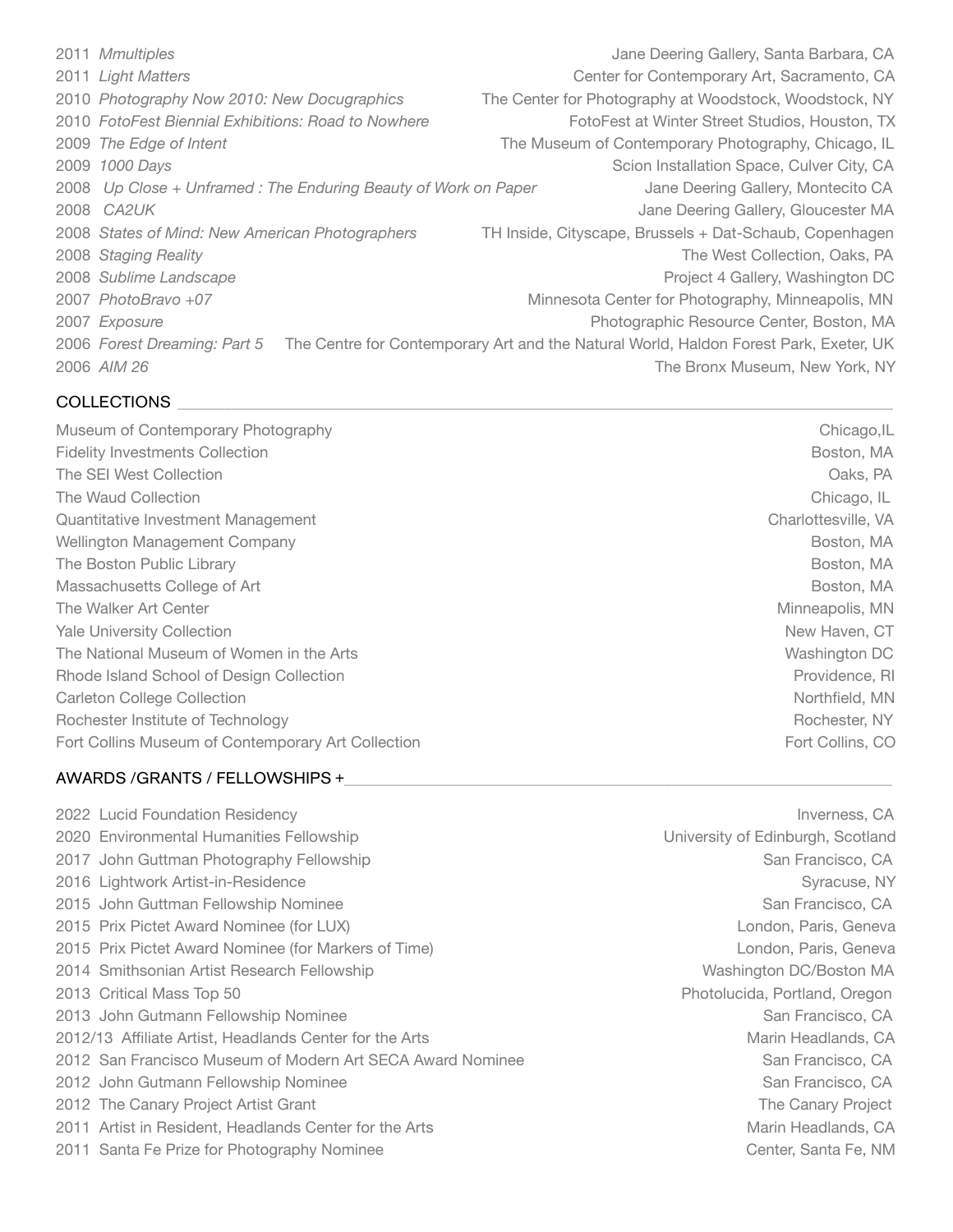CATALOGS/PUBLICATIONS**\_\_\_\_\_\_\_\_\_\_\_\_\_\_\_\_\_\_\_\_\_\_\_\_\_\_\_\_\_\_\_\_\_\_\_\_\_\_\_\_\_\_\_\_\_\_\_\_\_\_\_\_\_\_\_\_\_\_\_\_\_\_\_\_\_\_\_\_\_\_\_\_\_\_\_\_\_\_\_\_\_\_\_**

- 
- 
- 2010 Flash Forward Emerging Photographers 2010 Winner Magenta Foundation, Toronto, Ontario
- 
- 2009 Santa Fe Prize for Photography Nominee **by a struck of the Center, Santa Fe, NM**
- 2009 Center's Project Competition Finalist **Competition Finalist Center, Santa Fe**, NM
- 
- 2007 Co-Winner of the Next Generation Design Competition Netropolis Magazine Metropolis Magazine
- 2005 Women's Studio Workshop Artist Book Production Grant New York Rosendale, NY

#### TEACHING \_\_\_\_\_\_\_\_\_\_\_\_\_\_\_\_\_\_\_\_\_\_\_\_\_\_\_\_\_\_\_\_\_\_\_\_\_\_\_\_\_\_\_\_\_\_\_\_\_\_\_\_\_\_\_\_\_\_\_\_\_\_\_\_\_\_\_\_\_\_\_\_\_\_\_\_\_\_\_\_\_\_\_\_\_\_\_\_\_\_\_\_\_\_\_\_\_\_\_\_\_\_\_\_\_\_\_\_\_\_\_\_

2014 (- present) Associate Professor of Studio Art Dartmouth College, Hanover, NH

- 2007-2014 Faculty California College of the Arts (MFA + BFA), Oakland/San Francisco, CA
- 2013 Guest Lecturer for Traveling Architecture Studio Course Princeton University, Princeton, NJ
- 
- 
- 2005 Visiting Assistant Professor of Art Carleton College, Northfield, MN

## LECTURES + EVENTS**\_\_\_\_\_\_\_\_\_\_\_\_\_\_\_\_\_\_\_\_\_\_\_\_\_\_\_\_\_\_\_\_\_\_\_\_\_\_\_\_\_\_\_\_\_\_\_\_\_\_\_\_\_\_\_\_\_\_\_\_\_\_\_\_\_\_\_\_\_\_\_\_\_\_\_\_\_\_\_\_\_\_\_\_\_\_\_\_\_\_\_\_\_\_\_\_\_**

2021 Society of Fellows, American Academy, Rome New York, NY 2021 Artist Lecture, Sustainable Lecture Series Massachusetts College of Art, Boston, MA 2020 Artist Lecture, Visiting Artist and Critic Program University of Minnesota, Minneapolis, MN 2020 Dissonance, Tenure Lecture **Dartmouth College, Hanover, NH Dartmouth College, Hanover, NH** 2019 Exhibition walk through + public discussion w/ Terry Tempest Williams and Brooke Williams Equinom Gallery, CA 2018 *Imagining the Landscape of Retreat* Symposium Radcliffe Institute, Harvard University, Cambridge MA 2018 Artist Lecture, *Sidore Lecture Series* Keene State University, NH 2018 Artist Lecture, Sacramento State Lecture Series Sacramento State University, CA 2017 Artist Lecture + Panel with Next of Kin exhibition Harvard Museum of Natural History, Cambridge MA 2017 Artist Lecture, UC Santa Cruz Lecture Series University of California, Santa Cruz, CA 2017 Artist Lecture, *Terra Systema. Momentum* Medium Photography Festival, San Diego, CA 2017 Artist Lecture, Gary Metz Graduate Lecture Series Rhode Island School of Design, Providence, RI 2016 Book Signing for Monograph Lux The Museum of Contemporary Photography, Chicago, IL 2016 Fidelity Collections Guest Lecture Fort Worth, TX 2016 Visiting Artist Lecture Series Mathematic Series Madison University, Madison, WI 2016 Photography Department Lecture Series California College of the Arts, San Francisco/Oakland, CA 2016 Conference: The Inventions of Light **Reparation Centre, Toronto, Canada** Ryerson Imaging Centre, Toronto, Canada 2016 Guest Critic for graduate critique in *Practicing In Public* course, Professor Laura Heyman, Syracuse University,NY 2015 *Draw of Darkness* performative lecture, Audio Visual Synthesis Workshop Dartmouth College,Hanover, NH 2015 Performative Lecture: *Draw of Darkness* The David Brower Center, Berkeley, CA 2015 Performative Lecture: *Draw of Darkness* Hood Museum Auditorium, Dartmouth College 2015 In-class lecture, Junior Survey, Professor Brian Ulrich Photography Department, Rhode Island School of Design 2015 In-class lecture, Landscape Photography, Professor Theresa Ganz Studio Art Department, Brown University 2014 Lecture: *N + 0: Bearing Witness to a Changing Climate* SPE West Conference,Humbolt University, Humbolt, CA 2014 Artist Lecture in correlation with exhibition *Markers of Time* Carleton College, Northfield MN 2014 Artist Lecture: *Changing Time: An Artistic Inquiry Into Climate Change* Carleton College, Northfield MN 2014 In-class lecture, Intermediate Photography, Professor Paul Shambroom Studio Art Dept, University of Minnesota 2014 In-class lecture, Curitorial Studies, Professor Laurel Bradley Art and Art History Department, Carleton College 2013 Photo Alliance lecture Series San Francisco, CA 2013 Food For Thought: Lecture Series San Francisco Art Institute, San Francisco, CA

2010 Prix Pictet Award Nominee **Xang Times and American Control of Control** London, Paris, Geneva 2010 The Arctic Circle Program Participant **Xamericians** *International Territory, Svalbard* 2009 MacDowell Colony Fellow **Colony Fellow Colone Colone Colone Colone Colone Colone Colone Colone Colone Colone Colone Colone Colone Colone Colone Colone Colone Colone Colone Colone Colone Colone Colone Colone Colone C** 2008 Critical Mass Top 50 and the state of the state of the state of the Photolucida, Portland, Oregon

2012 Landscape and Photography Workshop: 'Shifts in Horizon' Headlands Center for the Arts, Marin, CA 2010 Unknown Fields. Guest Lecturer for Travel trajectory in *Far N Alaska* Architectural Association, London UK